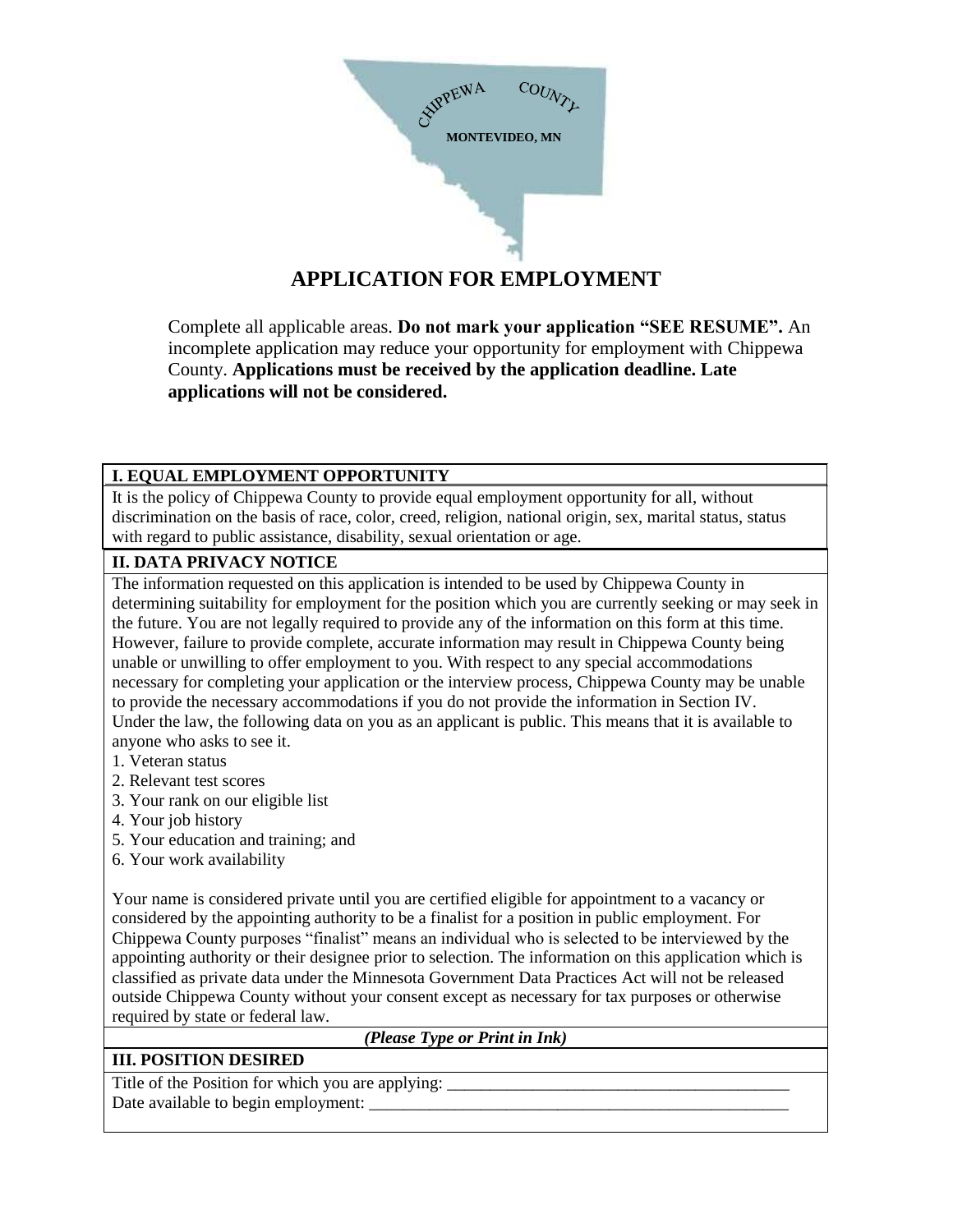| Middle<br><b>State</b><br>Alternative:                                                                                                                                           |  | $\overline{Zip}$                                                                                                                                               |  |  |  |  |  |
|----------------------------------------------------------------------------------------------------------------------------------------------------------------------------------|--|----------------------------------------------------------------------------------------------------------------------------------------------------------------|--|--|--|--|--|
|                                                                                                                                                                                  |  |                                                                                                                                                                |  |  |  |  |  |
|                                                                                                                                                                                  |  |                                                                                                                                                                |  |  |  |  |  |
|                                                                                                                                                                                  |  |                                                                                                                                                                |  |  |  |  |  |
|                                                                                                                                                                                  |  |                                                                                                                                                                |  |  |  |  |  |
|                                                                                                                                                                                  |  |                                                                                                                                                                |  |  |  |  |  |
|                                                                                                                                                                                  |  |                                                                                                                                                                |  |  |  |  |  |
| Are you either a U.S. Citizen or legally eligible to hold employment in the United States?<br>(Proof of U.S. Citizenship or immigration status will be required upon employment) |  |                                                                                                                                                                |  |  |  |  |  |
|                                                                                                                                                                                  |  |                                                                                                                                                                |  |  |  |  |  |
| If yes, under what name may your previous employment records be found?                                                                                                           |  |                                                                                                                                                                |  |  |  |  |  |
| Do you have any special needs which may necessitate accommodations in the application interview<br>process?<br>If yes, please describe the type of accommodation requested:      |  |                                                                                                                                                                |  |  |  |  |  |
|                                                                                                                                                                                  |  |                                                                                                                                                                |  |  |  |  |  |
|                                                                                                                                                                                  |  |                                                                                                                                                                |  |  |  |  |  |
|                                                                                                                                                                                  |  | $Yes:$ No: $\_\_\_\_\_\_\_\$<br>If yes, position held/department:<br>List all other names under which you have been employed or under which your employment of |  |  |  |  |  |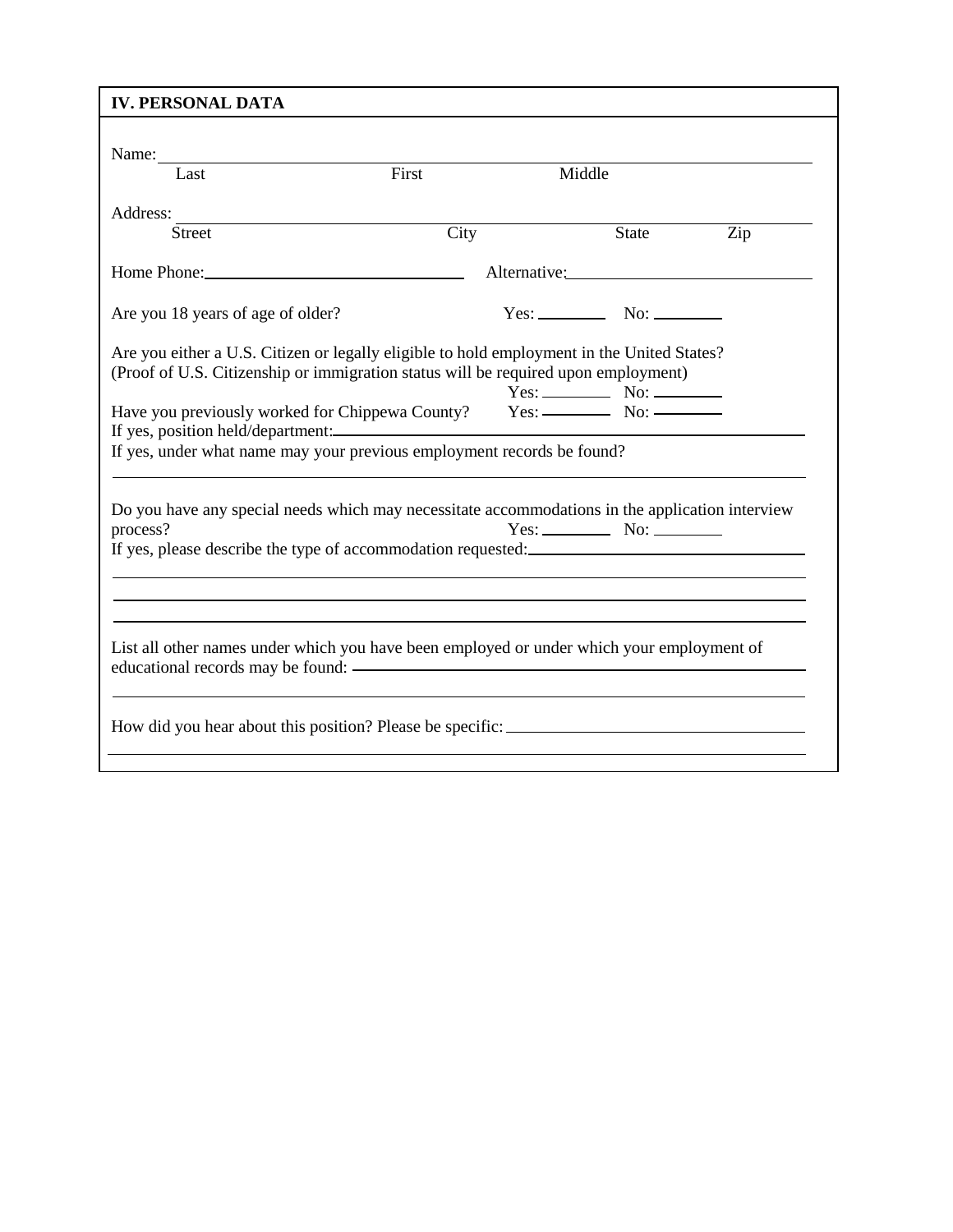## **V. WORK/VOLUNTEER EXPERIENCE**

| List all work and volunteer experiences (most recent listed first). Explain any gaps in employment in the                                                                                                                      |  |                                                                                  |
|--------------------------------------------------------------------------------------------------------------------------------------------------------------------------------------------------------------------------------|--|----------------------------------------------------------------------------------|
| section below. Attach additional sheets if necessary.                                                                                                                                                                          |  |                                                                                  |
|                                                                                                                                                                                                                                |  |                                                                                  |
| Employer Name: 2008 and 2008 and 2008 and 2008 and 2008 and 2008 and 2008 and 2008 and 2008 and 2008 and 2008                                                                                                                  |  |                                                                                  |
| Employer Phone: 2008 and 2008 and 2008 and 2008 and 2008 and 2008 and 2008 and 2008 and 2008 and 2008 and 2008                                                                                                                 |  |                                                                                  |
| Job Title: Part-Time: Part-Time: Part-Time:                                                                                                                                                                                    |  |                                                                                  |
| Job Duties: Notes and the set of the set of the set of the set of the set of the set of the set of the set of the set of the set of the set of the set of the set of the set of the set of the set of the set of the set of th |  |                                                                                  |
|                                                                                                                                                                                                                                |  |                                                                                  |
|                                                                                                                                                                                                                                |  |                                                                                  |
| Dates of Employment/Experience: Manual Manual Manual Manual Manual Manual Manual Manual Manual Manual Manual Ma                                                                                                                |  |                                                                                  |
| Reason for Leaving: 2008 and 2008 and 2008 and 2008 and 2008 and 2008 and 2008 and 2008 and 2008 and 2008 and 2008 and 2008 and 2008 and 2008 and 2008 and 2008 and 2008 and 2008 and 2008 and 2008 and 2008 and 2008 and 2008 |  |                                                                                  |
|                                                                                                                                                                                                                                |  |                                                                                  |
| May we contact this employer or organization: Yes:                                                                                                                                                                             |  |                                                                                  |
|                                                                                                                                                                                                                                |  |                                                                                  |
|                                                                                                                                                                                                                                |  |                                                                                  |
| Employer Phone: 2008 and 2008 and 2008 and 2008 and 2008 and 2008 and 2008 and 2008 and 2008 and 2008 and 2008                                                                                                                 |  |                                                                                  |
|                                                                                                                                                                                                                                |  |                                                                                  |
| Job Duties: No. 1996                                                                                                                                                                                                           |  |                                                                                  |
|                                                                                                                                                                                                                                |  | ,我们也不会有什么。""我们的人,我们也不会有什么?""我们的人,我们也不会有什么?""我们的人,我们也不会有什么?""我们的人,我们也不会有什么?""我们的人 |
| Dates of Employment/Experience: Manual Contract Contract Contract Contract Contract Contract Contract Contract Contract Contract Contract Contract Contract Contract Contract Contract Contract Contract Contract Contract Con |  |                                                                                  |
| Reason for Leaving: and the contract of the contract of the contract of the contract of the contract of the contract of the contract of the contract of the contract of the contract of the contract of the contract of the co |  |                                                                                  |
|                                                                                                                                                                                                                                |  |                                                                                  |
| May we contact this employer or organization: Yes: No: No: No: No:                                                                                                                                                             |  |                                                                                  |
|                                                                                                                                                                                                                                |  |                                                                                  |
| Employer Name:                                                                                                                                                                                                                 |  |                                                                                  |
|                                                                                                                                                                                                                                |  |                                                                                  |
| Employer Phone: 2008 and 2008 and 2008 and 2008 and 2008 and 2008 and 2008 and 2008 and 2008 and 2008 and 2008                                                                                                                 |  |                                                                                  |
| Job Title: <u>Contract Communication</u> Full-Time: Part-Time: Part-Time:                                                                                                                                                      |  |                                                                                  |
|                                                                                                                                                                                                                                |  |                                                                                  |
|                                                                                                                                                                                                                                |  |                                                                                  |
| Dates of Employment/Experience:                                                                                                                                                                                                |  |                                                                                  |
| Reason for Leaving: and the contract of the contract of the contract of the contract of the contract of the contract of the contract of the contract of the contract of the contract of the contract of the contract of the co |  |                                                                                  |
|                                                                                                                                                                                                                                |  |                                                                                  |
| May we contact this employer or organization: Yes: No: No: No:                                                                                                                                                                 |  |                                                                                  |
|                                                                                                                                                                                                                                |  |                                                                                  |
|                                                                                                                                                                                                                                |  |                                                                                  |
|                                                                                                                                                                                                                                |  |                                                                                  |
|                                                                                                                                                                                                                                |  |                                                                                  |
| Job Duties: Note of the Contract of the Contract of the Contract of the Contract of the Contract of the Contract of the Contract of the Contract of the Contract of the Contract of the Contract of the Contract of the Contra |  |                                                                                  |
|                                                                                                                                                                                                                                |  |                                                                                  |
|                                                                                                                                                                                                                                |  |                                                                                  |
|                                                                                                                                                                                                                                |  |                                                                                  |
| Reason for Leaving:                                                                                                                                                                                                            |  |                                                                                  |
|                                                                                                                                                                                                                                |  |                                                                                  |
|                                                                                                                                                                                                                                |  |                                                                                  |
|                                                                                                                                                                                                                                |  |                                                                                  |
|                                                                                                                                                                                                                                |  |                                                                                  |
|                                                                                                                                                                                                                                |  |                                                                                  |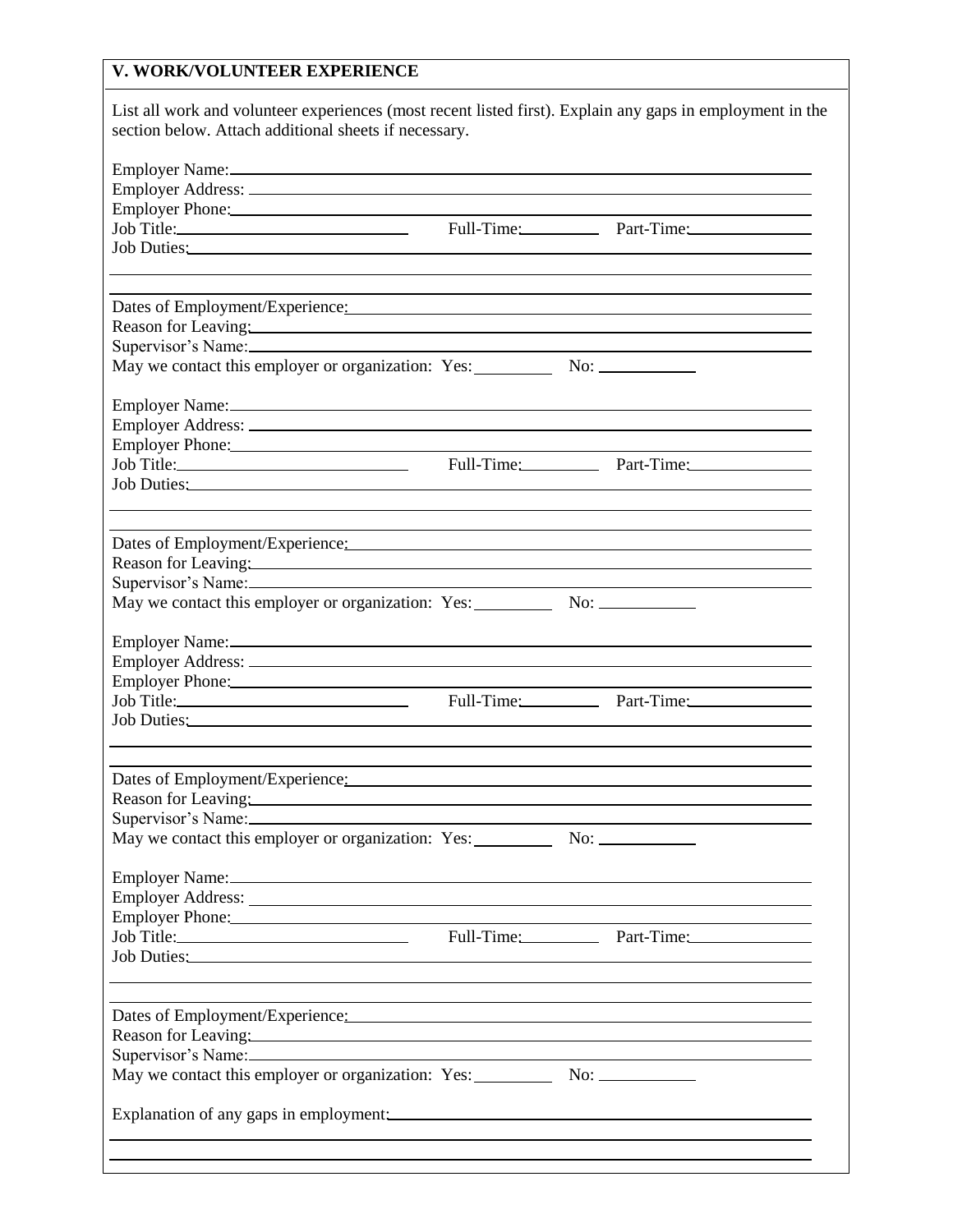# **VI. LICENSURE**

| List current licenses, registrations or certificates relevant to the position for which you are applying.                                                                                                                            |
|--------------------------------------------------------------------------------------------------------------------------------------------------------------------------------------------------------------------------------------|
| License No./Issued By/Date/Expiration:                                                                                                                                                                                               |
|                                                                                                                                                                                                                                      |
|                                                                                                                                                                                                                                      |
|                                                                                                                                                                                                                                      |
| Do you have a valid driver's license? Yes ________ No_______                                                                                                                                                                         |
|                                                                                                                                                                                                                                      |
|                                                                                                                                                                                                                                      |
|                                                                                                                                                                                                                                      |
| Class:                                                                                                                                                                                                                               |
| Endorsements:                                                                                                                                                                                                                        |
| All applicable licenses or certifications must be received by the County prior to employment                                                                                                                                         |
| commencing. If hired, you remain responsible for ensuring that all applicable licenses remain in effect.                                                                                                                             |
| <b>VII. EDUCATION</b>                                                                                                                                                                                                                |
| Did you graduate from High School or receive a G.E.D.? Yes: ___________ No: _______                                                                                                                                                  |
|                                                                                                                                                                                                                                      |
| Address:                                                                                                                                                                                                                             |
| Degree/Diploma Received:<br><u>Degree/Diploma Received:</u>                                                                                                                                                                          |
| College, university, technical, business, trade, vocational or other school (list most recent first)                                                                                                                                 |
|                                                                                                                                                                                                                                      |
|                                                                                                                                                                                                                                      |
| Degree/Diploma Received:                                                                                                                                                                                                             |
|                                                                                                                                                                                                                                      |
| Dates of Attendance: <u>and a series of the series of the series of the series of the series of the series of the series of the series of the series of the series of the series of the series of the series of the series of th</u> |
|                                                                                                                                                                                                                                      |
| Address of School: <u>Address</u> of School:                                                                                                                                                                                         |
| Degree/Diploma Received: 2010 10:00 10:00 10:00 10:00 10:00 10:00 10:00 10:00 10:00 10:00 10:00 10:00 10:00 10:00 10:00 10:00 10:00 10:00 10:00 10:00 10:00 10:00 10:00 10:00 10:00 10:00 10:00 10:00 10:00 10:00 10:00 10:00        |
|                                                                                                                                                                                                                                      |
| Dates of Attendance: <u>and the set of the set of the set of the set of the set of the set of the set of the set of the set of the set of the set of the set of the set of the set of the set of the set of the set of the set o</u> |
|                                                                                                                                                                                                                                      |
|                                                                                                                                                                                                                                      |
| Degree/Diploma Received: and the contract of the contract of the contract of the contract of the contract of the contract of the contract of the contract of the contract of the contract of the contract of the contract of t       |
| Major/Minor: 2008 and 2008 and 2008 and 2008 and 2008 and 2008 and 2008 and 2008 and 2008 and 2008 and 2008 and 2008 and 2008 and 2008 and 2008 and 2008 and 2008 and 2008 and 2008 and 2008 and 2008 and 2008 and 2008 and 20       |
| Dates of Attendance: Note and the set of the set of the set of the set of the set of the set of the set of the set of the set of the set of the set of the set of the set of the set of the set of the set of the set of the s       |
|                                                                                                                                                                                                                                      |
|                                                                                                                                                                                                                                      |
| Degree/Diploma Received: 2008 and 2008 and 2008 and 2008 and 2008 and 2008 and 2008 and 2008 and 2008 and 2008                                                                                                                       |
| Dates of Attendance: <u>and a series of the series of the series of the series of the series of the series of the series of the series of the series of the series of the series of the series of the series of the series of th</u> |
|                                                                                                                                                                                                                                      |
| List/describe any other training and/or experience relevant to the position for which you are applying:                                                                                                                              |
|                                                                                                                                                                                                                                      |
|                                                                                                                                                                                                                                      |
|                                                                                                                                                                                                                                      |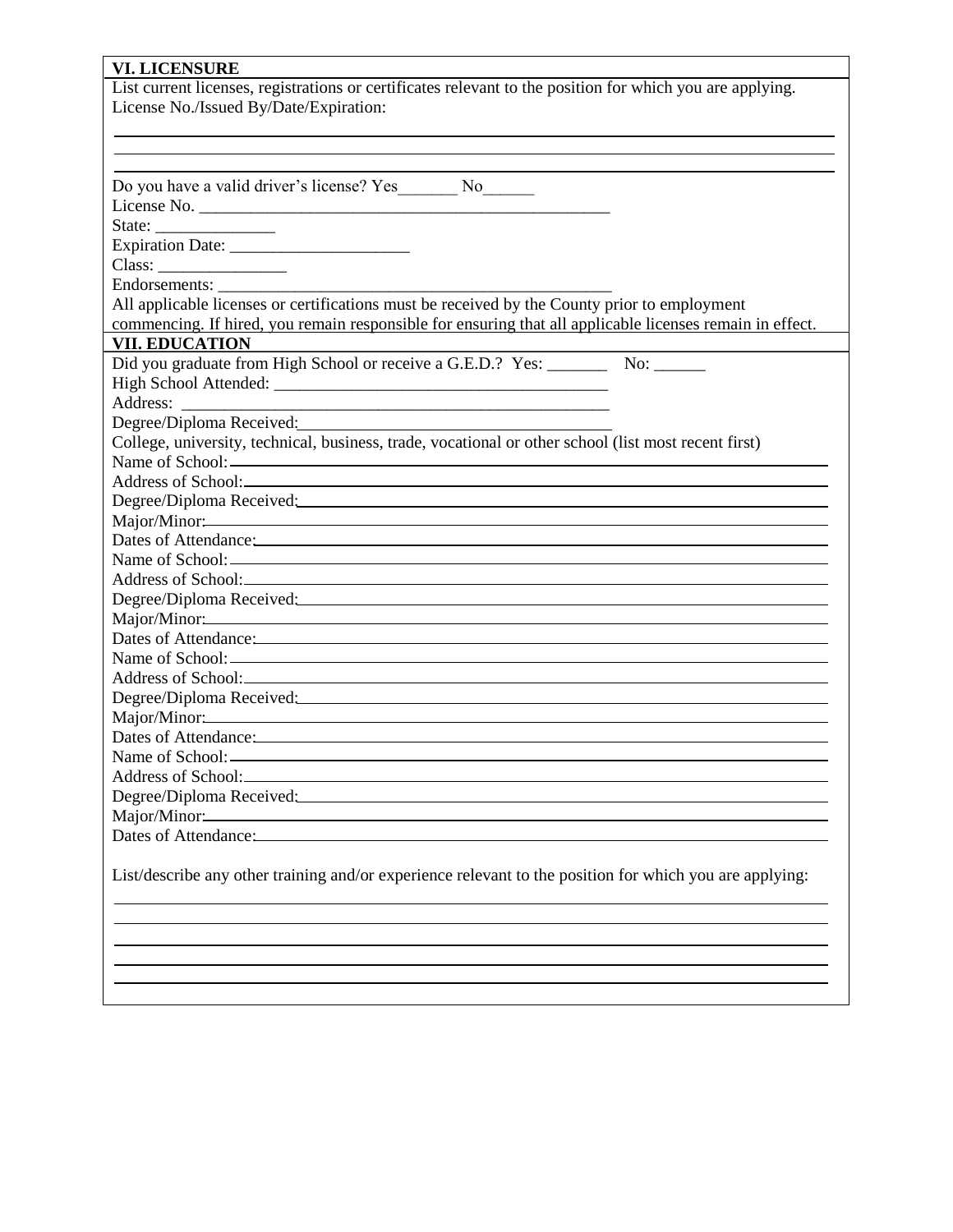#### **VIII. VETERANS PREFERENCE**

If you are a Veteran or the spouse of a disabled or deceased Veteran and wish to claim Veteran's Preference, complete the attached Veteran's Preference claim form and supply proof of your eligibility to claim a Veteran's Preference (DD214).

#### **IX. REFERENCES**

These should be people in a position to discuss your qualifications for the position you seek. Include especially managers, directors or heads of departments under whom you have worked. Indicate any who are related to you.

| Company:<br>Phone Number:<br>Position Held: New York Contract the Contract of the Contract of the Contract of the Contract of the Contract of the Contract of the Contract of the Contract of the Contract of the Contract of the Contract of the Contract |
|------------------------------------------------------------------------------------------------------------------------------------------------------------------------------------------------------------------------------------------------------------|
|                                                                                                                                                                                                                                                            |
|                                                                                                                                                                                                                                                            |
|                                                                                                                                                                                                                                                            |
|                                                                                                                                                                                                                                                            |
|                                                                                                                                                                                                                                                            |
|                                                                                                                                                                                                                                                            |
|                                                                                                                                                                                                                                                            |
|                                                                                                                                                                                                                                                            |
|                                                                                                                                                                                                                                                            |
|                                                                                                                                                                                                                                                            |
| Phone Number:                                                                                                                                                                                                                                              |
|                                                                                                                                                                                                                                                            |
|                                                                                                                                                                                                                                                            |

#### **X. CRIMINAL AND CREDIT BACKGROUND INFORMATION**

Chippewa County will request information regarding criminal history and may conduct a criminal background check in the event you become a finalist for the position which you are applying. For certain positions, criminal background information will be requested during the application stage. No offer of employment shall become final until receipt of the results of the criminal background check, the content of which is acceptable to Chippewa County, and formal approval by the appointing authority.

#### **XI. PRIOR EMPLOYMENT**

Have you ever been discharged or forced to resign from prior employment, other than in relation to a human rights charge or lawsuit in which you were the claimant/plaintiff? Yes No If yes, identify the employer and describe the circumstances:

#### **XII. UNEXCUSED ABSENCE FROM WORK**

How many days were you inexcusably absent from work during the preceding three (3) years other than absences due to illness or injury of you or your immediate family?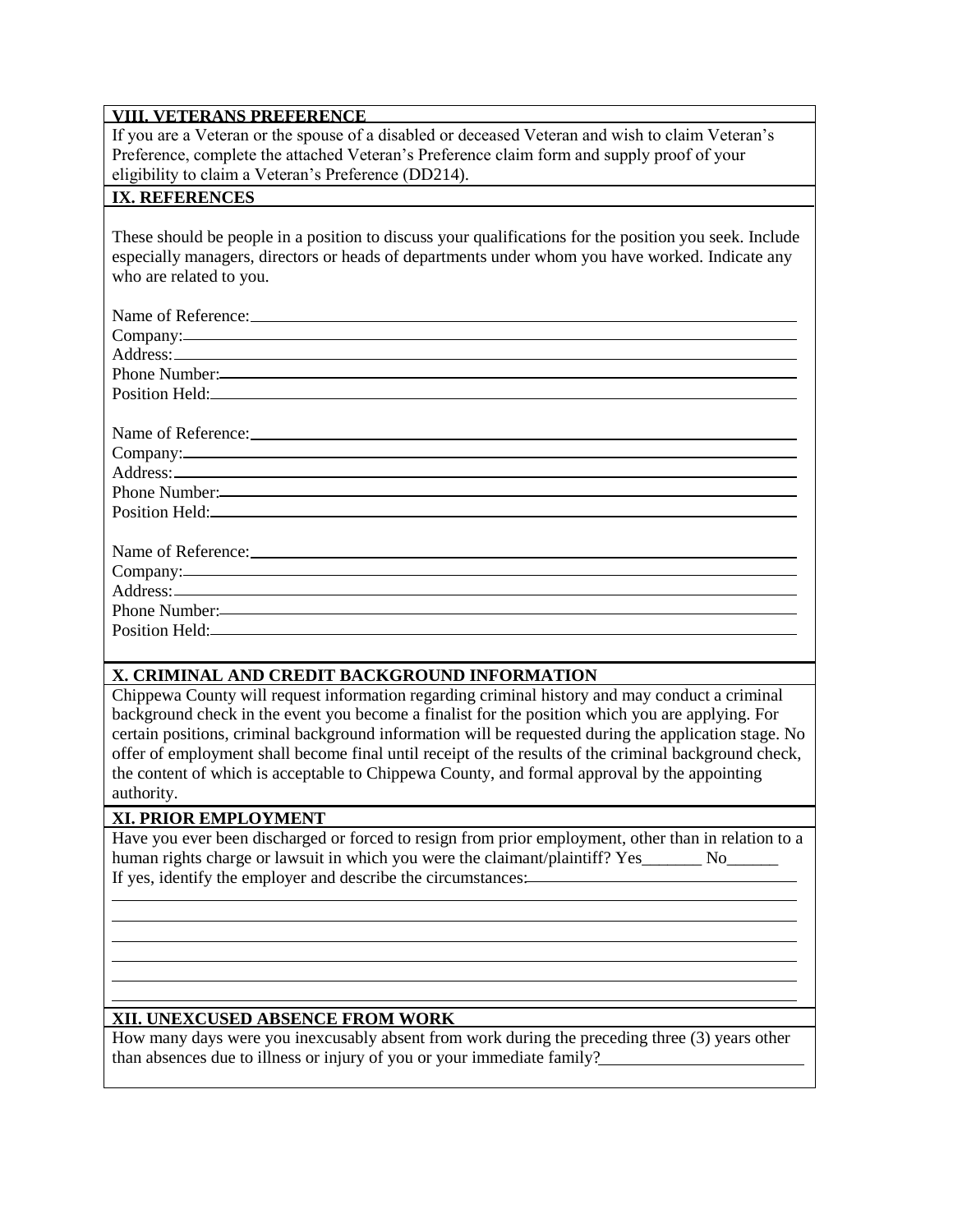#### **XIII. NEPOTISM**

Name any relatives of yours working for Chippewa County:

Name:

Relationship: Department:

Name:

Relationship:

Department:

#### **XIV. SALARY INFORMATION**

Current or most recent employment – Beginning Salary \$\_\_\_\_\_\_\_\_\_\_\_\_\_\_\_\_\_\_\_\_\_\_\_\_\_\_\_ Ending Salary \$\_\_\_\_\_\_\_\_\_\_\_\_\_

### **XV. CERTIFICATION, ACKNOWLEDGMENT AND RELEASE**

I certify that the answers I have given on this application are true and correct to the best of my knowledge. I understand that any false or misleading information provided, or any omission or concealment of facts, will disqualify me for consideration for employment and constitutes grounds for my immediate dismissal should I be employed by Chippewa County.

**I understand, acknowledge and agree** that no offer of employment is valid or binding until formal approval by the Chippewa County Board or authorized appointing authority and that until such approval Chippewa County shall not be liable for any reliance on any oral or written offers of employment made to me.

**I hereby authorize** in connection with this application any and all current and former employers, and/or organizations where I have volunteered ("volunteer organizations") and references named in this application, or any agent of such current or former employer or volunteer organizations, to release to Chippewa County and its agents any and all information regarding my job performance and fitness/qualifications to perform the position I am presently seeking and any other employment or related information, both public and private, in their possession. I understand that Chippewa County will use this information in determining my fitness/qualifications for the position I am seeking. This authorization expires one year from the date of my signature below.

**I hereby release** Chippewa County and all current and former employers, volunteer organizations and references listed herein and any and all agents acting on behalf of said County, current and former employers, volunteer organizations or references, from any and all liability of whatever nature by reason of requesting or providing such information.

If you are selected as a finalist for this position, you may be asked to authorize the employer(s) and organization(s) to release to Chippewa County and its agents any and all employment information in their possession.

Date:\_\_\_\_\_\_\_\_\_\_\_\_\_\_\_\_\_\_\_\_\_\_ Signature:

(DO NOT PRINT)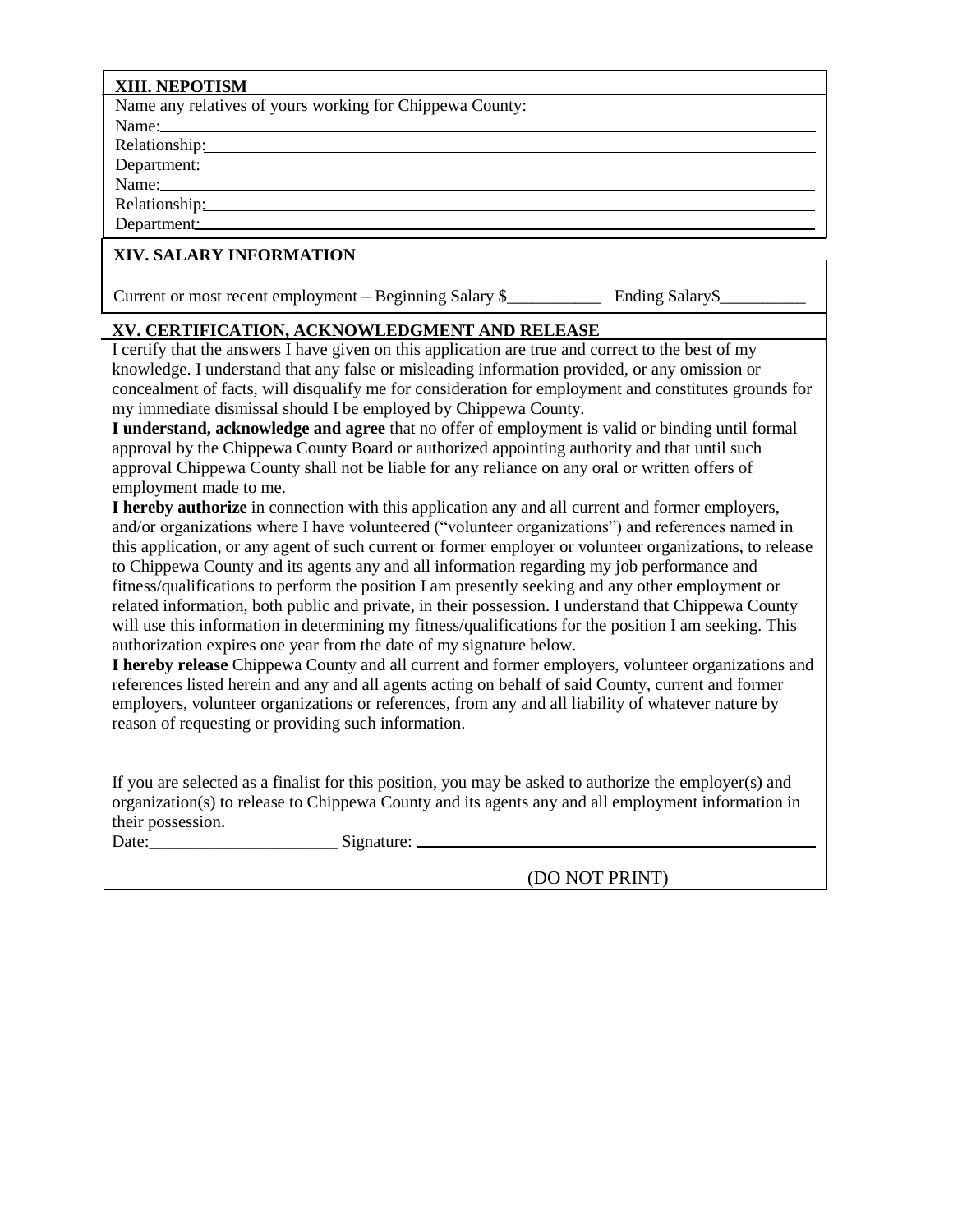#### **Chippewa County 629 N 11th Street Montevideo, MN 56265 Fax (320) 269-7412 VETERAN'S PREFERENCE**

#### **COMPLETE THIS FORM** *ONLY* **IF YOU ARE A VETERAN** *AND* **ARE CLAIMING VETERAN'S PREFERNCE**

#### **NOTE: COPY OF DD214 MUST BE ATTACHED**

*You must submit a PHOTOCOPY of your DD214 or other military documents to substantiate the service information requested on the form.* **Claims not accompanied by proper documentation will not be processed. For assistance in obtaining a copy of your DD214, contact your local County Veterans' Service Office.** 

Chippewa County operates under a point preference systems which awards points to qualified veterans to supplement their application. Ten (10) points are granted to non-disabled veterans on open competitive examinations; fifteen (15) points are added if the veteran has a service connected compensable disability as certified by the U.S. Department of Veterans Affairs (USDVA).

To qualify for preference for a **competitive exam**, you must have been separated under honorable conditions from any branch of the armed forces of the United States after having served on active duty for 181 consecutive days, **or** by reason of disability incurred while serving on active duty, **or** after having served the full period called or ordered for federal active duty **and** be a United States citizen or resident alien. Veteran's preference may be used by the surviving spouse of a deceased veteran, who died on active duty, and by the spouse of a disabled veteran who is unable to qualify because of the disability.

To qualify for preference on a **promotional exam**, a veteran must have received a USDVA active duty service connected disability rating of 50% or more. For a promotional exam, a qualified disabled veteran is entitled to be granted 5 points. Disabled veterans eligible for such preference may use the 5 points preference only for the first promotion after securing County employment.

Claims must be made on the form below and submitted with your application by the application deadline of the position for which you are applying. If your DD214 is submitted to our office separate from this sheet, please attach a note with it indicating the position for which you are applying and your present address.

| <b>NAME</b>    | (LAST)   | (FIRST) | М       | SOCIAL SECURITY NUMBER |              | <b>POSITION FOR WHICH YOU APPLIED</b>   |
|----------------|----------|---------|---------|------------------------|--------------|-----------------------------------------|
|                |          |         |         |                        |              | Closing Date:                           |
| <b>ADDRESS</b> | (STREET) | (CITY)  | (STATE) | (ZIP)                  | PHONE NUMBER | ARE YOU A US CITIZEN OR RESIDENT ALIEN? |
|                |          |         |         |                        |              | <b>YES</b><br>NO <sub>1</sub>           |

**Veteran (10 points)** *(DD214 or DD215 must be submitted to receive points)* Honorably discharged Veteran…… ……………………………………………………………… YES NO

**FOR DISABLED VETERANS (15 POINTS):** *(DD214 and USDVA letter of disability rating decision of 10% or more must be submitted to receive points.)* 

Percent of disability:<br>
8%

Have you ever been promoted in Chippewa County employment?  $\Box$  YES  $\Box$  YES  $\Box$  NO **FOR SPOUSES OF DECEASED VETERANS (5 points, 10 if the veteran was disabled):**  (DD214 or DD215, photocopy of marriage certificate, spouse's death certificate and proof veteran died on or as a result of activity duty must be submitted to receive points. You are ineligible to receive points if

you have remarried or were divorced from the veteran.) Date of Death: Have you remarried?………… …. YES NO

**FOR SPOUSES OF DISABLED VETERANS (10 points):** 

*(Attach DD214 or DD215 and USDVA letter of disability rating decision of 10% or more must be submitted to receive points.)* 

Due to the veteran's service-connected disability the veteran is unable to qualify for this position because: (please be specific)

*AFFIDAVIT: I hereby claim Veteran's Preference for this examination and swear/affirm that the information given is true, complete and correct to the best of my knowledge. I hereby acknowledge that I am responsible to obtain the required veterans preference verification documents and submit them to Chippewa County by the required application deadline date.*